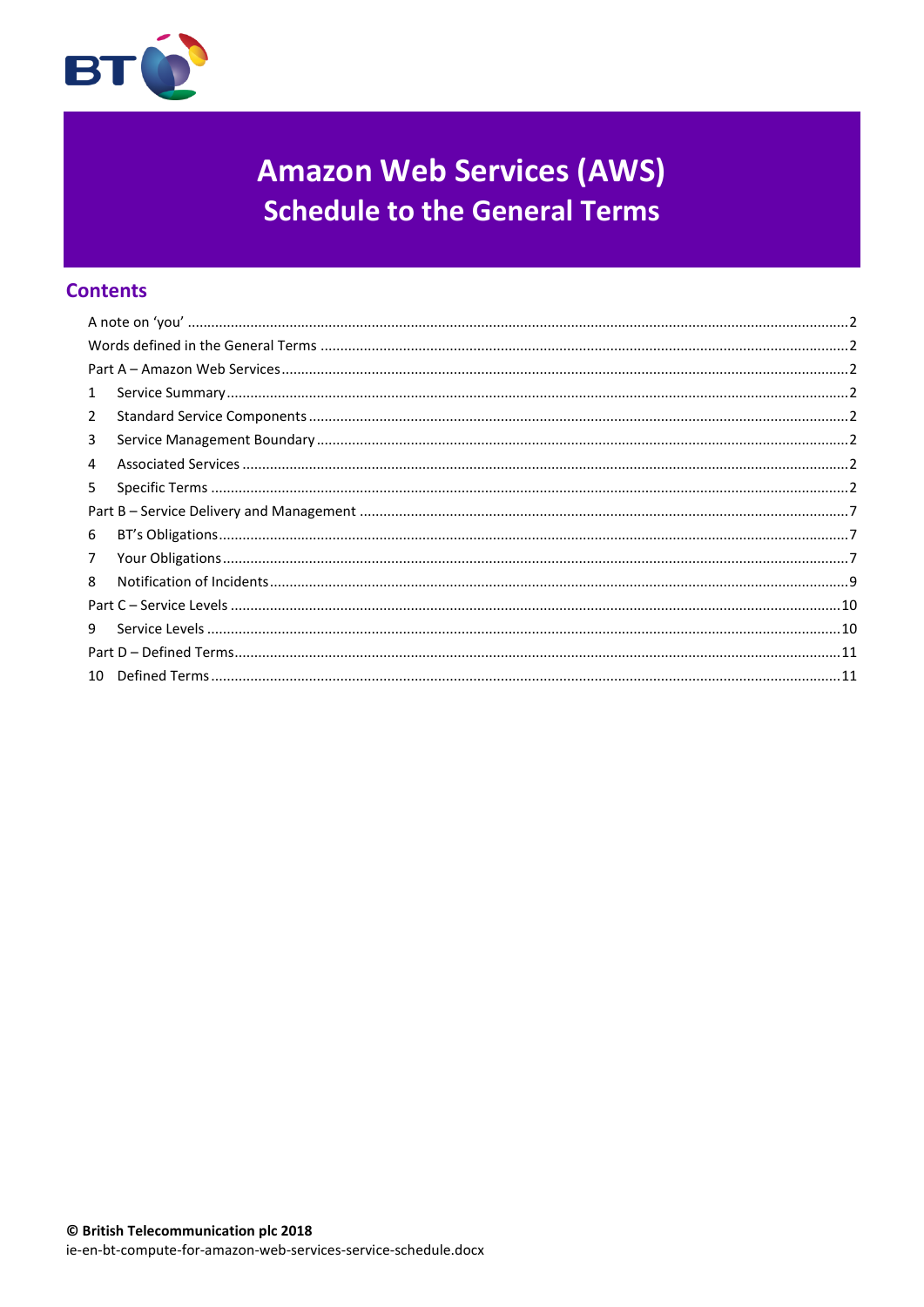

# <span id="page-1-0"></span>**A NOTE ON 'YOU'**

'You' and 'your' mean the Customer.

## <span id="page-1-1"></span>**WORDS DEFINED IN THE GENERAL TERMS**

Words that are capitalised but have not been defined in this Schedule have the meanings given to them in the General Terms.

# <span id="page-1-2"></span>**Part A – Amazon Web Services**

#### <span id="page-1-3"></span>**1 SERVICE SUMMARY**

BT will provide you with a cloud based services platform, offering computing power, storage and content management functionalities comprising the Standard Service Components up to the point of the Service Management Boundary as set out in Paragraph [3](#page-1-5) ("**AWS Service**").

### <span id="page-1-4"></span>**2 STANDARD SERVICE COMPONENTS**

BT will provide you with all of the following standard service components ("**Standard Service Components**") in accordance with the details as set out in any applicable Order:

#### 2.1 **AWS Service**

Access to the AWS Management Console through which you can order, access and use AWS Components.

#### <span id="page-1-8"></span>2.2 **CMS**

BT will grant you access to the CMS which will:

- 2.2.1 allow you to register and provide log on details for Users;
- 2.2.2 provide you with a reporting and management tool that:
	- (a) shows details of the AWS Components that are being utilised;
	- (b) provides you with usage reports detailing which Users are using which AWS Components; and
	- (c) provides you with financial and billing information based on your Usage Charges for the AWS Service.

#### 2.3 **Service Desk**

BT will provide you with 24x7x365 access to a Service Desk which will provide first line support for fault reporting and enquiries with the AWS Service.

### <span id="page-1-5"></span>**3 SERVICE MANAGEMENT BOUNDARY**

- <span id="page-1-10"></span>3.1 BT will provide and manage the AWS Service in accordance with Parts B and C of this Schedule and up to the point where the CMS connects to the AWS Management Console, as set out in any applicable Order ("**Service Management Boundary**").
- 3.2 BT is not responsible for the operation and management of the AWS Management Console or any of the AWS Components.
- 3.3 BT does not make any representations, whether express or implied, about whether the AWS Service will operate in combination with any Customer Equipment or other equipment and software.

### <span id="page-1-6"></span>**4 ASSOCIATED SERVICES**

<span id="page-1-9"></span>4.1 You will have the following service in place that will connect to the AWS Service and is necessary for the AWS Service to function and will ensure that this service meets the minimum technical requirements that BT specifies:

4.1.1 an Access Line and internet service with sufficient bandwidth to enable you to access and use the AWS Service,

#### ("**Enabling Service**").

- 4.2 If BT provides you with any services other than the AWS Service (including, but not limited to any Enabling Service) this Schedule will not apply to those services and those services will be governed by their separate terms.
- 4.3 If you are required by Applicable Law to purchase the AWS Service from a third party supplier, BT will manage the AWS Service as your agent. You will provide BT with a letter of agency to enable BT to manage the third party.

#### <span id="page-1-7"></span>**5 SPECIFIC TERMS**

5.1 **Term**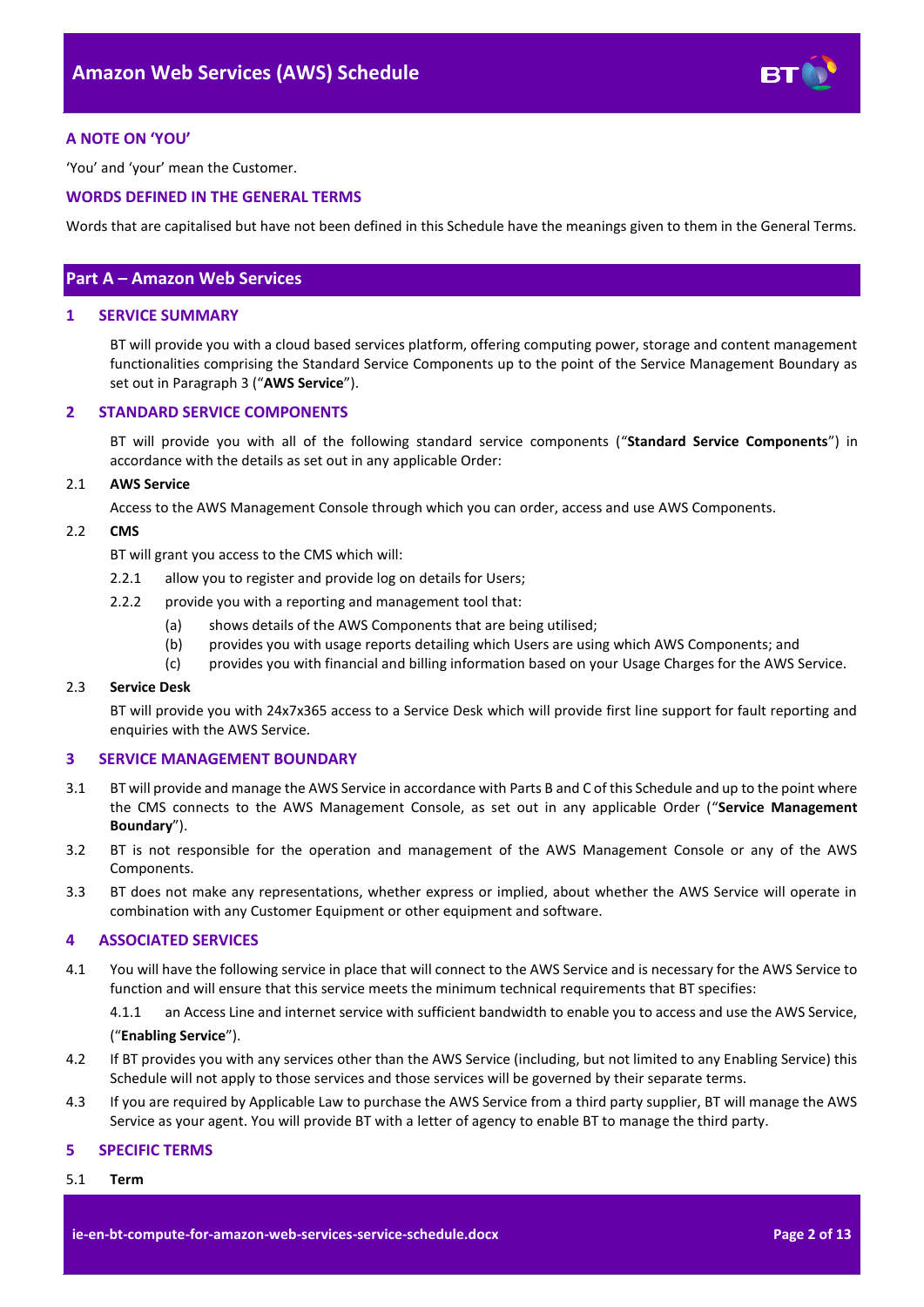

BT will provide you with the AWS Service until either of us terminate the AWS Service in accordance with this Contract ("**Term**").

## <span id="page-2-4"></span>5.2 **Notice to Amend**

- 5.2.1 BT may propose changes to this Schedule or the Charges (or both) by giving you 90 days' Notice ("**Notice to Amend**").
- <span id="page-2-0"></span>5.2.2 Within 21 days of any Notice to Amend, you will provide BT Notice:
	- (a) agreeing to the changes BT proposed, in which case those changes will apply within 30 days;
	- (b) requesting revisions to the changes BT proposed, in which case both of us will enter into good faith negotiations and, if agreement is reached, the agreed changes will apply within 30 days; or
	- (c) terminating the Contract on 180 days' notice.
- <span id="page-2-1"></span>5.2.3 If we have not reached agreement in accordance with Paragraph [5.2.2\(b\),](#page-2-0) the terms of this Schedule will continue to apply unless you give Notice in accordance with Paragraph [5.2.2\(c\)](#page-2-1) or BT may give Notice of termination, in which case BT will cease delivering the AWS Service at the end of the 180 day notice period.

### 5.3 **Termination for Convenience**

For the purposes of Clause 17 of the General Terms, at any time after the Service Start Date and without cause:

- 5.3.1 BT may terminate the AWS Service by giving you 150 days' Notice; and
- 5.3.2 you may terminate the AWS Service by giving BT 180 days' Notice.

# 5.4 **Access to Customer Content and Service Offerings**

If BT becomes aware that you are in violation of any of your obligations in this Contract, including those listed in Paragraph [7.2.11](#page-7-0) to Paragraph [7.2.14](#page-7-1) inclusive, BT will immediately terminate your, or any End User's, access to the Customer Content and the Service Offerings.

#### 5.5 **Customer Committed Date**

- 5.5.1 If you request a change to the AWS Service or any part of the AWS Service, then BT may revise the Customer Committed Date to accommodate that change.
- 5.5.2 BT may expedite delivery of the AWS Service for operational reasons or in response to a request from you, but this will not revise the Customer Committed Date.

### 5.6 **Access to Emergency Services**

BT will not provide the ability for Users to call the emergency services by dialling "**999**" or "**112**" and you will make alternative arrangements for Users, including the maintenance of a fixed telephone number.

### <span id="page-2-3"></span>5.7 **Licence**

- 5.7.1 BT grants you a limited, revocable, non-exclusive, non-sub licensable, non-transferrable licence to:
	- (a) use the AWS Service for your own internal business purposes; and
	- (b) in accordance with the terms of this Contract,

## ("**Licence**").

- 5.7.2 You will not:
	- (a) modify, alter with, repair or otherwise create derivative works of any Software (except where any AWS Components are provided under separate licence that expressly permits the creation of derivative works);
	- (b) reverse engineer, disassemble or decompile the AWS Service or apply any other processes or procedures to derive the source code of any Software;
	- (c) access or use the AWS Service in a way intended to avoid incurring Charges or exceeding any usage limits or quotas; and
	- (d) resell or sublicense the AWS Service.

# <span id="page-2-2"></span>5.8 **EULA**

5.8.1 BT will only provide the AWS Service if you have entered into the end user licence agreement with the Supplier in the form set out at

[https://s3-us-west-2.amazonaws.com/legal-reseller/AWS+Reseller+Customer+License+Terms.pdf,](https://s3-us-west-2.amazonaws.com/legal-reseller/AWS+Reseller+Customer+License+Terms.pdf)

as may be amended or supplemented from time to time by the Supplier ("**EULA**").

5.8.2 You will observe and comply with the EULA for any and all use of the applicable Software.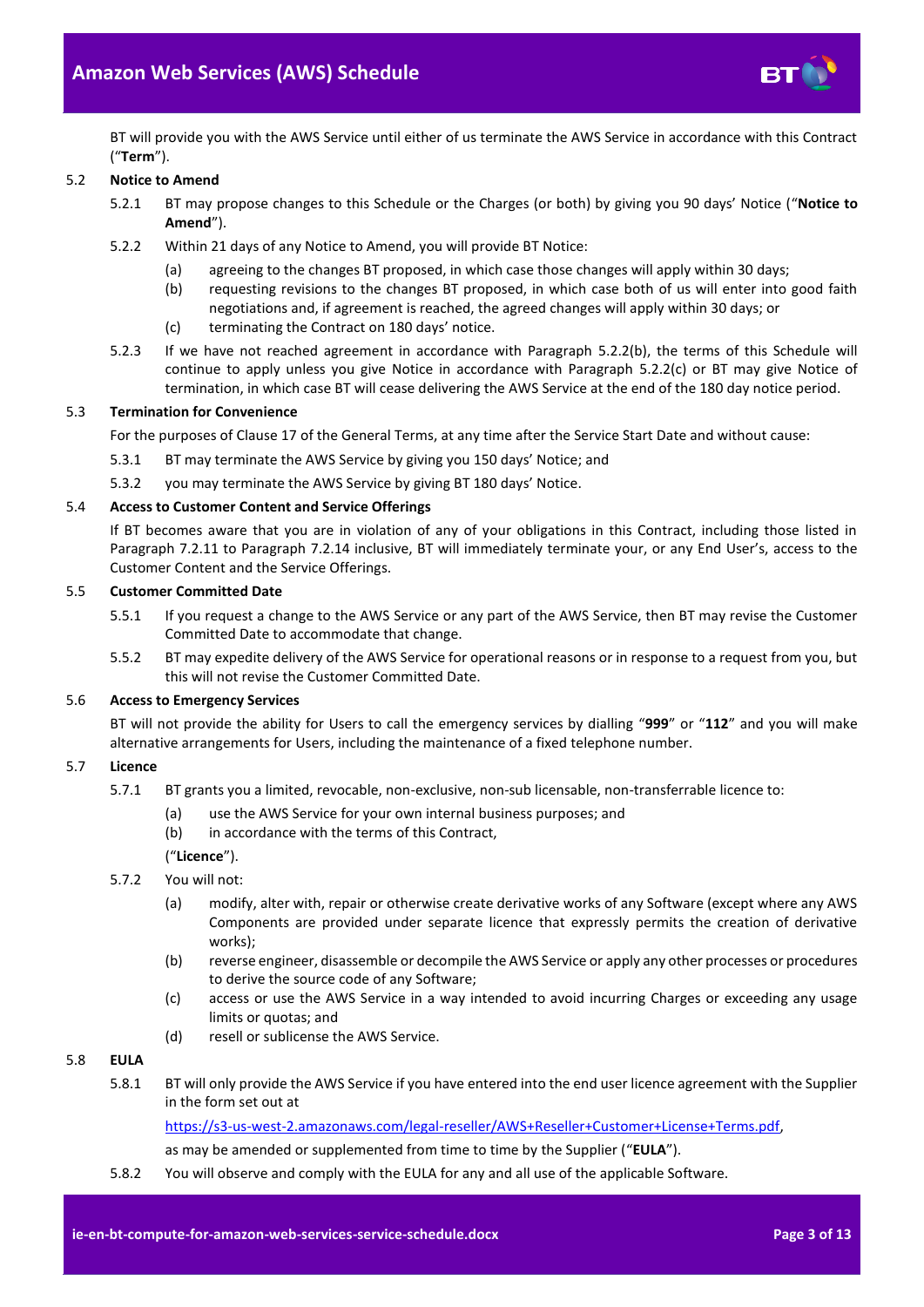

- 5.8.3 In addition to what it says in Clause 15 of the General Terms, if you do not comply with the EULA, BT may restrict or suspend the AWS Service and:
	- (a) you will continue to pay the Charges for the AWS Service until the end of the Term; and
	- (b) BT may charge a re-installation fee to re-start the AWS Service.
- 5.8.4 You will enter into the EULA for your own benefit and the rights, obligations, acknowledgements, undertakings, warranties and indemnities granted in the EULA are between you and the Supplier and you will deal with the Supplier in respect of any loss or damage suffered by either of you as such loss or damage will not be enforceable against BT.
- 5.8.5 Where the EULA is presented in a 'click to accept' function and you require BT to configure or install Software on your behalf, BT will do so as your agent and bind you to the EULA.

# 5.9 **Invoicing**

- 5.9.1 Unless set out otherwise in any applicable Order, BT will invoice you for the following Charges in the amounts set out in any applicable Order:
	- (a) Recurring Charges, except Usage Charges, for any period where the AWS Service is provided for less than one month, the Recurring Charges will be calculated on a daily basis;
	- (b) Usage Charges, monthly in arrears on the first day of the relevant month, calculated at the then current rates; and
	- (c) any Termination Charges incurred in accordance with Paragrap[h 5.10](#page-3-0) upon termination of the relevant Service.
- 5.9.2 BT may invoice you for any of the following Charges in addition to those set out in any applicable Order:
	- (a) Charges for investigating Incidents that you report to BT where BT finds no Incident or that the Incident is caused by something for which BT is not responsible under the Contract;
	- (b) Charges for commissioning the AWS Service in accordance with Paragrap[h 8.2](#page-8-1) outside of Business Hours;
	- (c) Charges for expediting provision of the AWS Service at your request after BT has informed you of the Customer Committed Date; and
	- (d) any other Charges as set out in any applicable Order or the BT Price List or as otherwise agreed between both of us.

### <span id="page-3-0"></span>5.10 **Termination Charges**

- 5.10.1 If you terminate the Contract or the AWS Service for convenience in accordance with Clause 17 of the General Terms you will pay BT:
	- (a) all outstanding Charges or payments due and payable under the Contract;
	- (b) any other Charges as set out in any applicable Order; and
	- (c) any charges reasonably incurred by BT from a supplier as a result of the early termination.
- 5.10.2 BT will refund to you any money you have paid in advance after deducting any Charges or other payments due to BT under the Contract.

#### 5.11 **PCI DSS Compliance Obligations**

- 5.11.1 BT will only be responsible for ensuring PCI DSS compliance for the provision of the AWS service under this Contract.
- 5.11.2 BT will not be responsible for ensuring PCI DSS compliance for any other element or service outside of the Service Management Boundary.
- 5.11.3 You will indemnify BT for any Claims, losses, costs or liabilities that it incurs as a result of you storing, processing or transmitting data that is subject to PCI DSS.

#### <span id="page-3-1"></span>5.12 **Third Party Claims**

- 5.12.1 You will indemnify BT against any claims, damages, losses, liabilities, costs and expenses (including reasonable legal fees) arising out of or in relation to any third party claim concerning:
	- (a) your use of the AWS Service, except to the extent authorised by BT under this Contract;
	- (b) your failure to comply with any terms, obligations, representations or warranties under this Contract;
	- (c) your breach any law, rule, regulation or Applicable Laws in relation to this Contract;
	- (d) the infringement or misappropriation of any intellectual property rights of any third party due to your breach of this Contract;
	- (e) your breach of any of the AWS Policies; and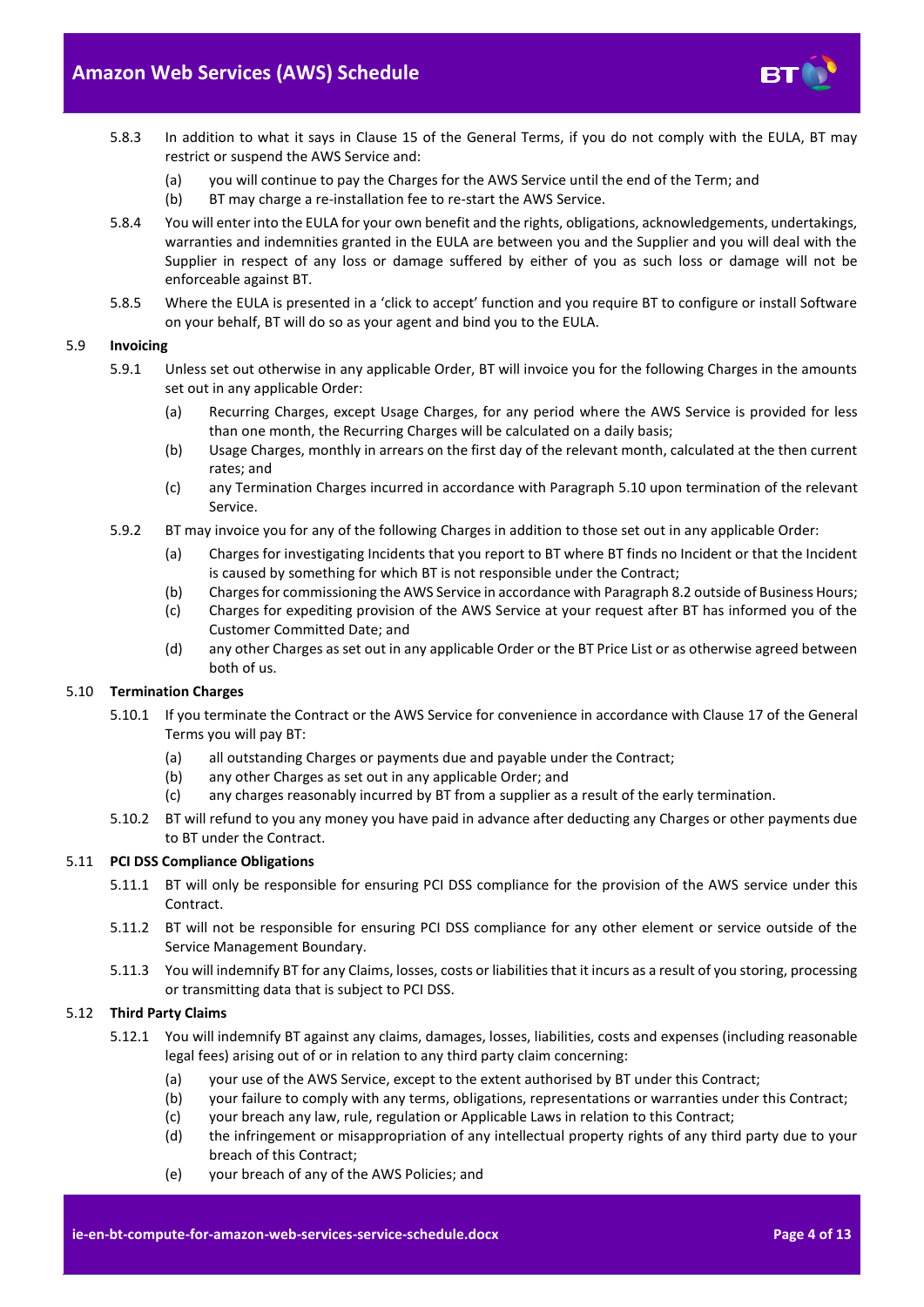

- (f) any dispute between us that is settled in favour of BT in accordance with the Clause 24 of the General Terms.
- 5.12.2 Your total liability under this Paragraph [5.12](#page-3-1) is unlimited and is not subject to the liability cap provisions set out in Clause 22.4 of the General Terms (as amended by this Schedule).

## <span id="page-4-0"></span>5.13 **Transition of Services**

If this Contract is terminated for whatever reason, you will work with BT and the Supplier to develop a transition plan (including a schedule for transition) and ensure the orderly and seamless migration of the Services from BT to the Supplier or another third party approved by the Supplier, as applicable.

## 5.14 **Data Protection**

- 5.14.1 In respect of any Personal Data Processed through the AWS Service:
	- (a) you will be Controller; and
	- (b) the Supplier will act as Processor.
- <span id="page-4-1"></span>5.14.2 BT will share the following Personal Data with the Supplier so that the Supplier can:
	- (a) verify you are a BT customer and that you and your End Users are authorised to use the AWS Service;
	- (b) enforce the EULA;
	- (c) identify any misuse or suspected misuse of the AWS Service; and
	- (d) monitor accounts and transition the AWS Service to another authorised provider of the AWS Service in accordance with Paragraph [5.13;](#page-4-0)
		- (i) name of each End User;
		- (ii) telephone number, email address and other contact details of each End User; and
		- (iii) city, state/region, country and zip/postal code of each End User;
- 5.14.3 Clause 14 of the General Terms will apply to the processing of the Personal Data in Paragraph [5.14.2](#page-4-1) to the extent that BT is Controller.

## 5.15 **Amendments to the General Terms**

- 5.15.1 A new Clause 15.1.5 is included:
	- 'if the Supplier removes or alters any Service for such period as may be required by the Supplier'
- 5.15.2 Clause 15.3 is deleted and replaced with the following:

'If BT restricts or suspends a Service for any of the above reasons it will let you know beforehand as soon it reasonably can except where any of the following events occur where BT may restrict or suspend the Service immediately:

- (a) to address an emergency or threat to the security or integrity of any Service, the Supplier or third party;
- (b) your use of any Service may adversely impact any Service, systems or Content of any other customers of any Service;
- (c) you are in breach of the Supplier's acceptable use policy that is applicable to your use of the Services;
- (d) in response to claims, litigation or loss of license rights related to any third party intellectual property rights;
- (e) your use of the Services may subject BT or any third party to any liability;
- (f) in any territory or country where the Supplier determines it is necessary to comply with any law or where the Supplier no longer permits the resale of the Services; and
- (g) to comply with the laws or requests of any government entity.
- 5.15.3 Clause 18.1 is deleted and replaced with the following:

'the other party materially breaches the Contract and, where it is possible, they do not put the situation right within 30 days after Notice of their breach except in the case of your non-payment of any sums or Charges under the Contract where your remedy period is within 15 days after Notice of breach;'

5.15.4 A new Clause 19.3 is included as follows:

'Neither of us will be liable for any delay or failure to perform any obligation in the Contract where the delay or failure is a result of a Force Majeure Event'.

5.15.5 Clause 22.4 is deleted and replaced with the following:

Other than for those matters set out in Clause 22.2 and Clause 22.5, in relation to each Service, the total liability of either of us, regardless of how that liability arose, and regardless of the number of claims, under or in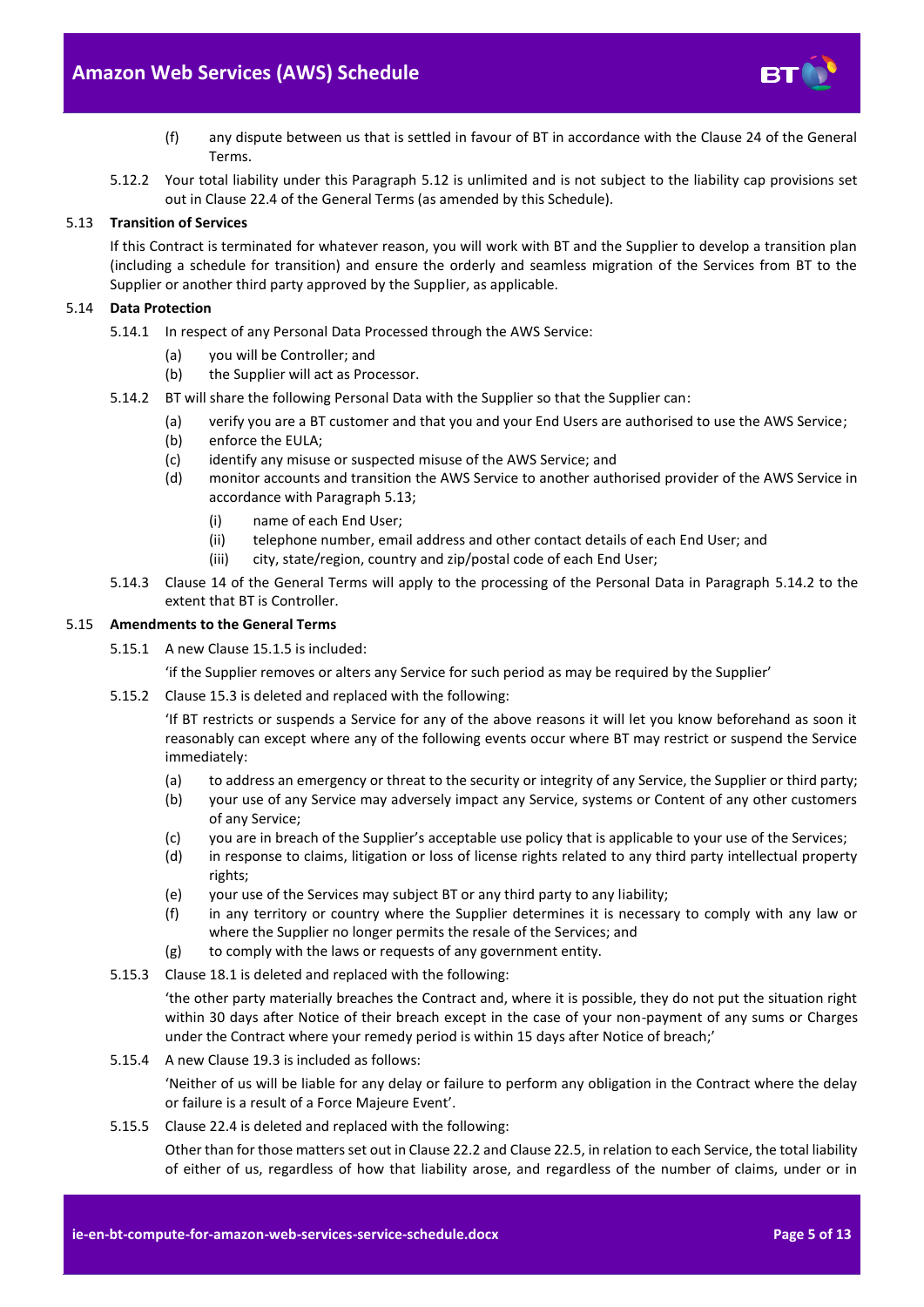

connection with the Contract, and whether in contract, tort (including negligence or breach of statutory duty), misrepresentation (whether innocent or negligent), restitution, or in any other way, will be limited to the greater of:

22.4.1 EUR100,000; and

224.2.an amount equal to the Charges that were paid or payable by you, or would have been paid or payable by you had the incident not occurred, for the previous six months before the liability arose.'

5.15.6 The definition of 'Force Majeure Event' is amended as follows:

'(g) electrical or power outage, utilities or telecommunications failure'

5.15.7 A new definition of 'Supplier' is included as follows: 'means Amazon Web Services, Inc. of 410 Terry Avenue North, Seattle, WA 98109-5210.'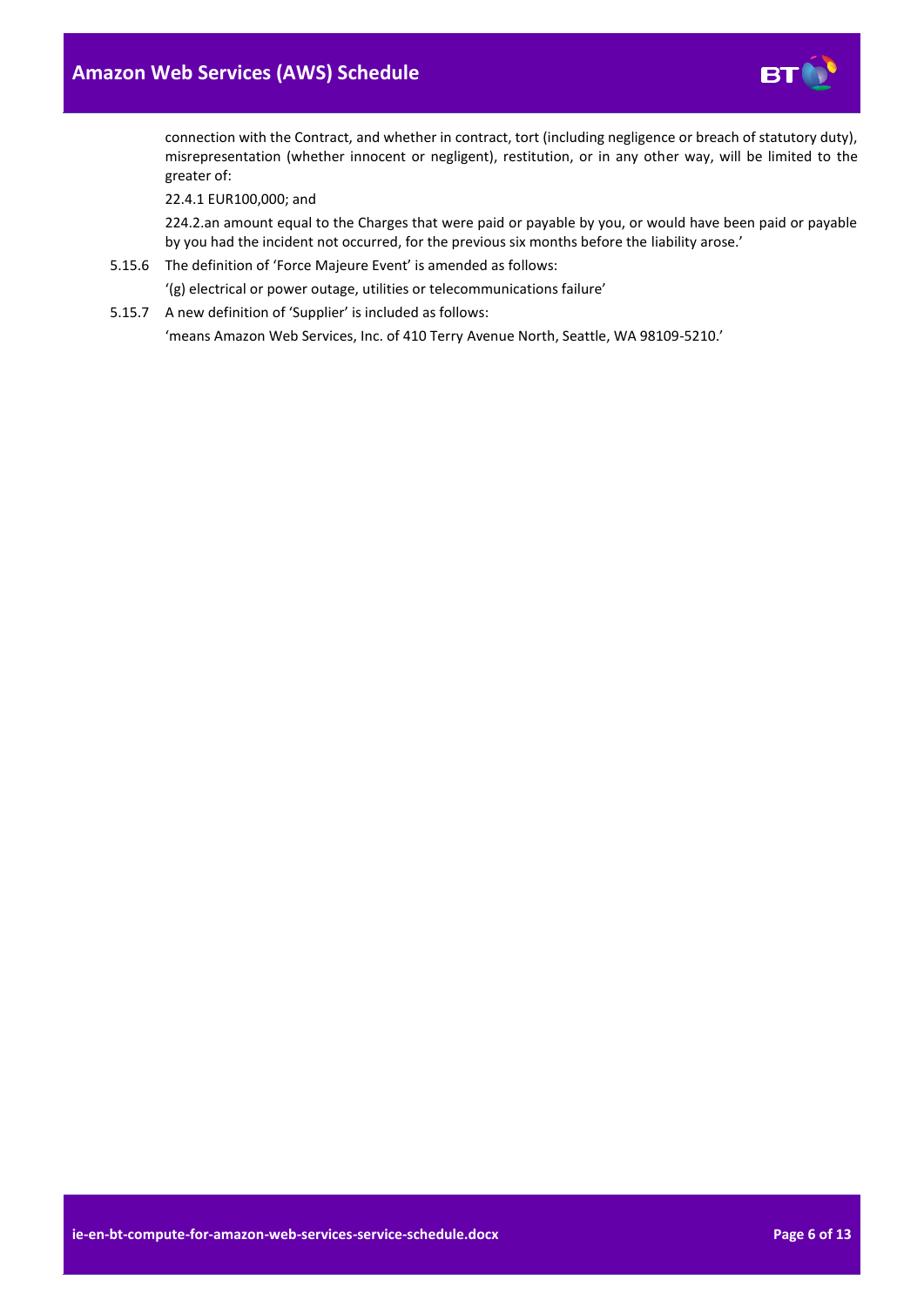

# <span id="page-6-0"></span>**Part B – Service Delivery and Management**

### <span id="page-6-1"></span>**6 BT'S OBLIGATIONS**

#### 6.1 **Service Delivery**

Before the Service Start Date and, where applicable, throughout the provision of the AWS Service, BT will provide you with contact details for the Service Desk.

#### 6.2 **Commissioning of the Service**

Before the Service Start Date, BT will:

- 6.2.1 configure the AWS Service;
- 6.2.2 conduct a series of standard tests on the AWS Service to ensure that it is configured correctly; and
- 6.2.3 connect the AWS Service to each Enabling Service.

#### 6.3 **During Operation**

On and from the Service Start Date, BT:

- 6.3.1 will respond and use reasonable endeavours to remedy an Incident without undue delay and in accordance with Part C of the Contract or if you report an Incident on the BT Network;
- 6.3.2 may carry out Maintenance from time to time and will use reasonable endeavours to inform you at least five Business Days before any Planned Maintenance on the AWS Service, BT Network, BT Equipment or Purchased Equipment, however, BT may inform you with less notice than normal where Maintenance is required in an emergency; or
- 6.3.3 may, in the event of a security breach affecting the AWS Service, require you to change any or all of your passwords.

#### 6.4 **The End of the Service**

On termination of the AWS Service by either of us, BT:

- 6.4.1 will provide configuration information relating to the AWS Service provided at the Site(s) in a format that BT reasonably specifies; and
- 6.4.2 subject to Paragraph [7.3.1\(b\),](#page-8-2) will delete any Content.

### <span id="page-6-2"></span>**7 YOUR OBLIGATIONS**

# <span id="page-6-3"></span>7.1 **Service Delivery**

Before the Service Start Date and, where applicable, throughout the provision of the AWS Service, you will:

- 7.1.1 in jurisdictions where an employer is legally required to make a disclosure to its Users and other employees:
	- (a) inform your Users that as part of the AWS Service being delivered by BT, BT may monitor and report to you the use of any targeted applications by them;
	- (b) ensure that your Users have consented or are deemed to have consented to such monitoring and reporting (if such consent is legally required); and
	- (c) agree that BT will not be liable for any failure by you to comply with this Paragraph [7.1.1,](#page-6-3) you will be liable to BT for any Claims, losses, costs or liabilities incurred or suffered by BT due to your failure to comply with this Paragraph [7.1.1.](#page-6-3)
- 7.1.2 ensure that the LAN protocols and applications you use are compatible with the AWS Service.

### 7.2 **During Operation**

On and from the Service Start Date, you will:

- 7.2.1 ensure that Users report Incidents to the Customer Contact and not to the Service Desk;
- 7.2.2 ensure that the Customer Contact will take Incident reports from Users and pass these to the Service Desk using the reporting procedures agreed between both of us, and is available for all subsequent Incident management communications;
- 7.2.3 monitor and maintain any Customer Equipment connected to the AWS Service or used in connection with the AWS Service;
- 7.2.4 ensure that any Customer Equipment that is connected to the AWS Service or that you use, directly or indirectly, in relation to the AWS Service is: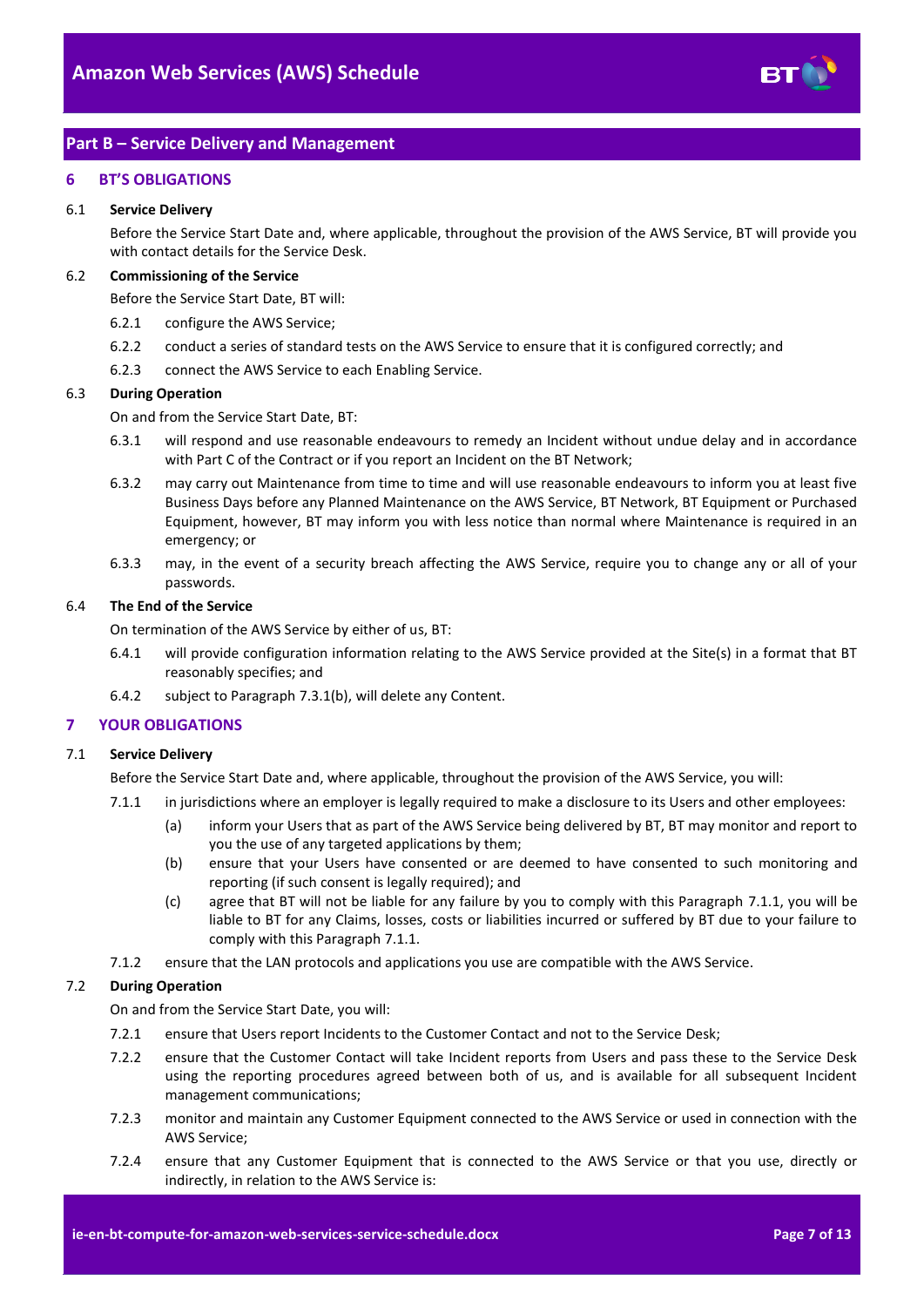

- (a) connected using the applicable BT Network termination point, unless you have BT's permission to connect by another means;
- (b) adequately protected against viruses and other breaches of security;
- (c) technically compatible with the AWS Service and will not harm or damage BT Equipment, the BT Network, or any of BT's suppliers' or subcontractors' network or equipment; and
- (d) approved and used in accordance with relevant instructions, standards and Applicable Law and any safety and security procedures applicable to the use of that Customer Equipment;
- 7.2.5 immediately disconnect any Customer Equipment, or advise BT to do so at your expense, where Customer Equipment:
	- (a) does not meet any relevant instructions, standards or Applicable Law; or
	- (b) contains or creates material that is in breach of the Acceptable Use Policy and you are contacted by BT about such material,

and redress the issues with the Customer Equipment prior to reconnection to the AWS Service;

- 7.2.6 distribute, manage and maintain access profiles, passwords and other systems administration information relating to the control of Users' access to the AWS Service;
- 7.2.7 maintain a written list of current Users and provide a copy of such list to BT within five Business Days following BT's written request at any time;
- 7.2.8 ensure the security and proper use of all valid User access profiles, passwords and other systems administration information used in connection with the AWS Service and:
	- (a) immediately terminate access for any person who is no longer a User;
	- (b) inform BT immediately if a User's ID or password has, or is likely to, become known to an unauthorised person, or is being or may be used in an unauthorised way;
	- (c) take all reasonable steps to prevent unauthorised access to the AWS Service;
	- (d) satisfy BT's security checks if a password is lost or forgotten; and
	- (e) change any or all passwords or other systems administration information used in connection with the AWS Service if BT requests you to do so in order to ensure the security or integrity of the AWS Service.
- 7.2.9 not allow any User specific subscription to be used by more than one individual User unless it has been reassigned in its entirety to another individual User, in which case you will ensure the prior User will no longer have any right to access or use the AWS Service;
- 7.2.10 inform BT within five Business Days if the number of Users increases by more than 5 per cent from the number of Users as set out in any applicable Order and, in these circumstances, or if BT can demonstrate by management reports that the number of Users exceeds that limit, BT may increase the Charges proportionately;
- <span id="page-7-0"></span>7.2.11 ensure that your use of any Customer Content, Customer Submissions or Service Offerings, does not violate:
	- (a) the AWS Acceptable Use Policy;
	- (b) AWS Policies; or
	- (c) Applicable Laws.
- 7.2.12 be responsible for the development, content, operation, maintenance and use of Customer Content and Customer Submissions including, but not limited to:
	- (a) the technical operation of Customer Content;
	- (b) ensuring that any calls made on the AWS Service are compatible with then current application programme interfaces for that particular Service;
	- (c) any claims relating to Customer Content or Customer Submissions; and
	- (d) properly handling and processing notices that are sent to you or your Affiliates by any person claiming that Customer Content or Customer Submissions violate such person's rights including notices pursuant to the Digital Millennium Copyright Act (UK legislation)
- 7.2.13 be responsible for properly configuring and using the Service Offerings and taking steps to maintain appropriate security, protection, and backup of Customer Content which may include use of encryption technology to protect Customer Content from unauthorized access and routine archiving of Customer Content; and
- <span id="page-7-1"></span>7.2.14 ensure that any Supplier log-in credentials and private keys generated by the Ancillary Services are for your internal use only and you may not sell, transfer, sub-licence them to any other entity or person, except that you may disclose its private key to its agents and subcontractors performing work on behalf of you.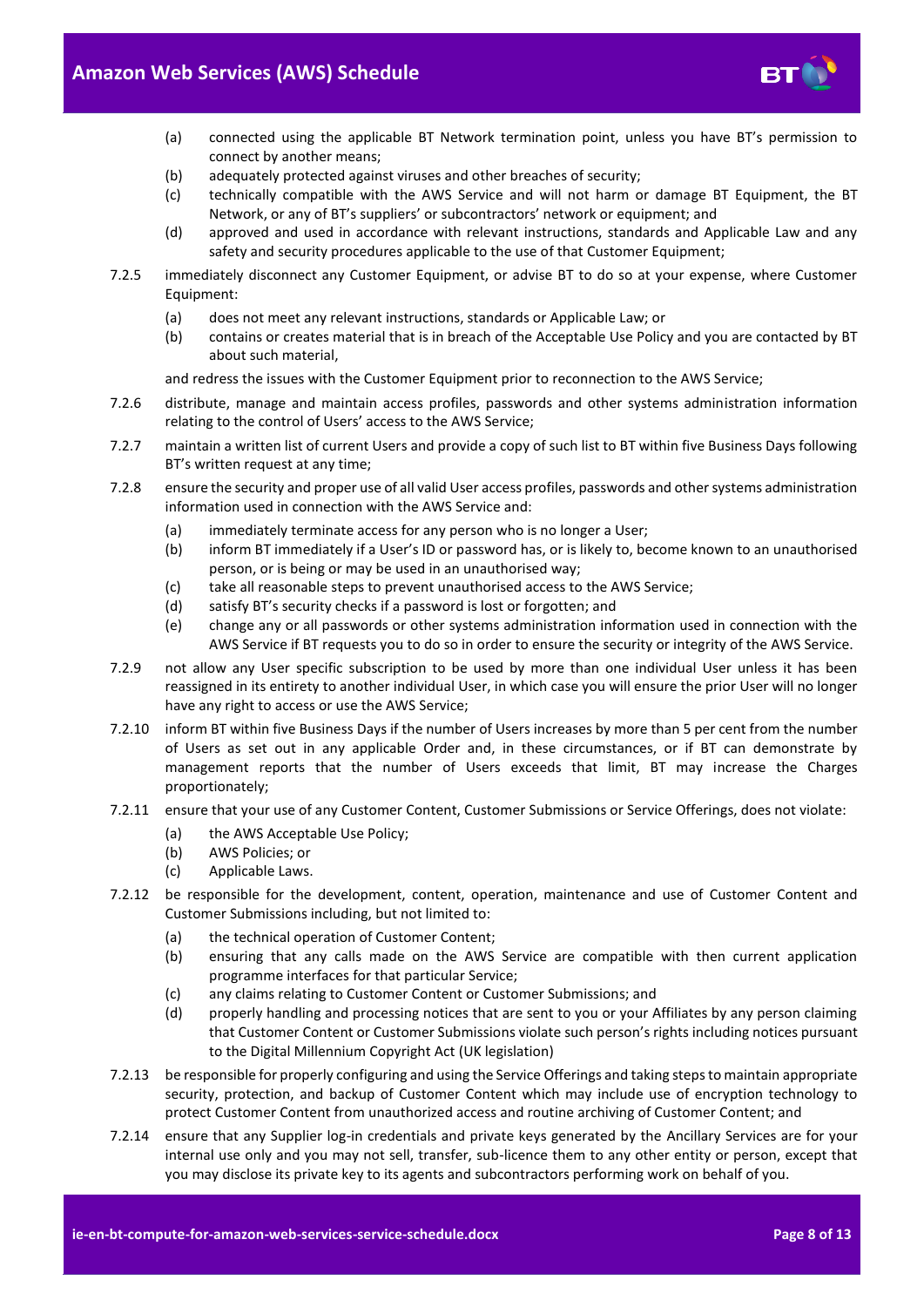

- <span id="page-8-2"></span>7.3.1 On termination of the AWS Service by either of us, you will:
	- (a) disconnect any Customer Equipment from BT Equipment located at the Site(s);
	- (b) if you require any AWS Content to be returned to you:
		- (i) notify BT on or before the last day of the AWS Service of what Content you wish to be returned to you; and
		- (ii) follow all instructions that BT notifies you of.
- 7.3.2 BT may charge you a fee for the return of any AWS Content.
- <span id="page-8-3"></span>7.3.3 BT will not be able to return AWS Content if:
	- (a) it is prohibited by law or any order of any governmental or regulatory body;
	- (b) may subject the Supplier to any liability; or
	- (c) there are any sums or Charges outstanding.
- 7.3.4 Notwithstanding Paragrap[h 7.3.3,](#page-8-3) BT does not guarantee that it will be able to return any AWS Content to you and BT will not be liable for any failure to do so.

#### <span id="page-8-0"></span>**8 NOTIFICATION OF INCIDENTS**

Where you become aware of an Incident:

- 8.1 the Customer Contact will report it to the Service Desk;
- <span id="page-8-1"></span>8.2 BT will give you a Ticket;
- <span id="page-8-4"></span>8.3 BT will inform you when it believes the Incident is cleared and will close the Ticket when:
	- 8.3.1 you confirm that the Incident is cleared within 24 hours after having been informed; or
	- 8.3.2 BT has attempted unsuccessfully to contact you, in the way agreed between both of us in relation to the Incident, and you have not responded within 24 hours following BT's attempt to contact you.
- <span id="page-8-5"></span>8.4 If you confirm that the Incident is not cleared within 24 hours after having been informed, the Ticket will remain open, and BT will continue to work to resolve the Incident.
- 8.5 Where BT becomes aware of an Incident, Paragraphs [8.2,](#page-8-1) [8.3](#page-8-4) and [8.4](#page-8-5) will apply.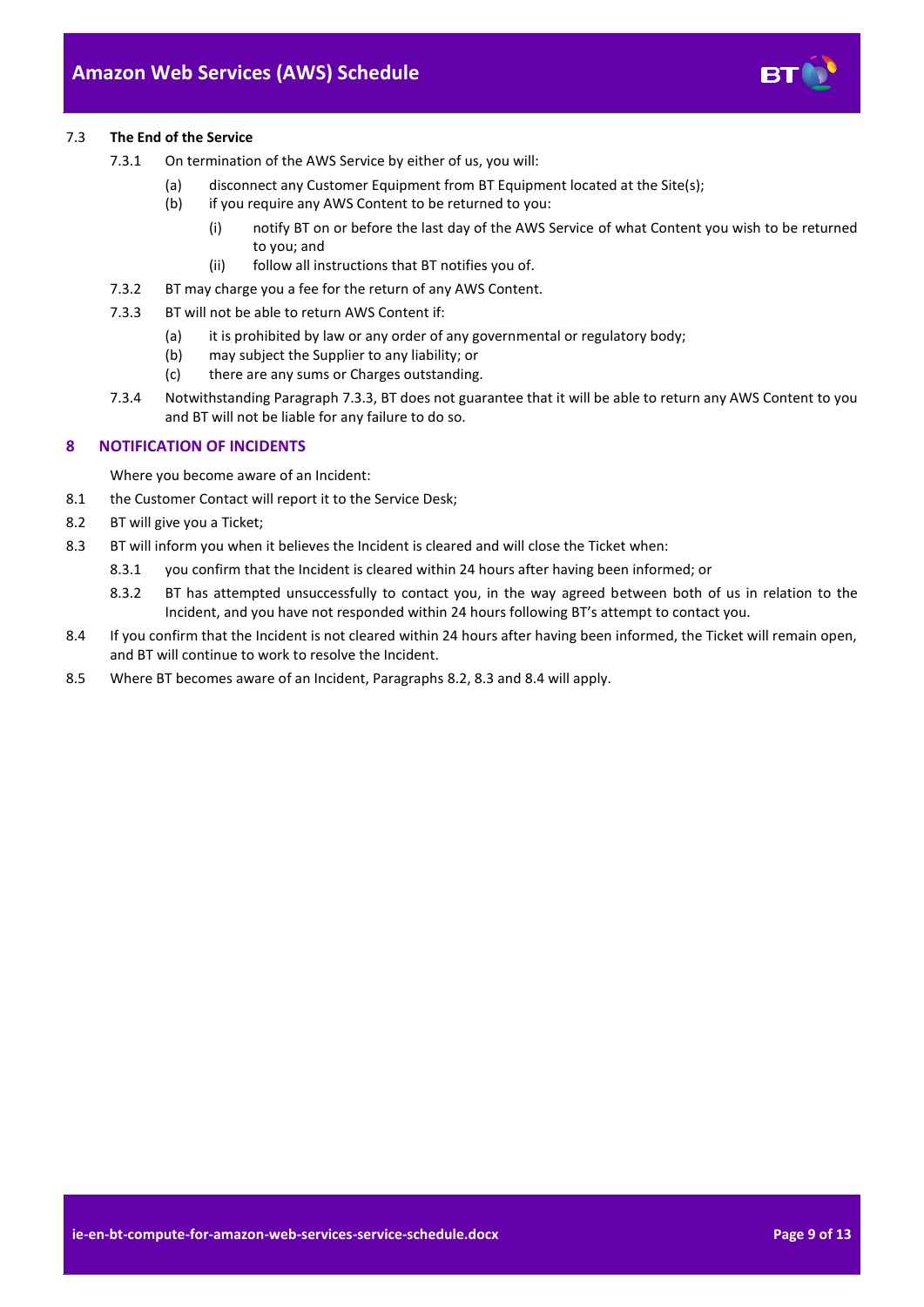

# <span id="page-9-0"></span>**Part C – Service Levels**

# <span id="page-9-1"></span>**9 SERVICE LEVELS**

- 9.1 BT will provide you with the AWS Service Levels.
- <span id="page-9-2"></span>9.2 As directed by the Supplier, BT may add to, change or discontinue any or all of the AWS Service Levels from time to time.
- 9.3 If BT is required to add to, change or discontinue the AWS Service Levels in accordance with Paragraph [9.2,](#page-9-2) BT will provide you with as much Notice as it is reasonably able to.
- <span id="page-9-3"></span>9.4 You must submit any claims for Service Credits payable under the AWS Service Levels within 45 days of the Qualifying Incident occurring by providing details of the reason for the claim and any other information that BT requests.
- 9.5 Any failure by you to submit a request for Service Credits in accordance with Paragraph [9.4](#page-9-3) will constitute a waiver of any claim for Service Credits.
- 9.6 BT will submit your request for Service Credits to the Supplier for approval and once the Supplier has approved your request for Service Credits, BT will issue you with the applicable Service Credits by deducting those Service Credits from your invoice within two billing cycles of the request being received.
- 9.7 AWS Service Levels and Service Credits will be calculated in accordance with information recorded by, or on behalf of, **BT.**
- 9.8 The AWS Service Levels under this Schedule will not apply:
	- 9.8.1 in the event that Clause 8, Clause 15.3 (as amended by this Schedule) or Clause 23 of the General Terms applies; or
	- 9.8.2 during any trial period of the AWS Service.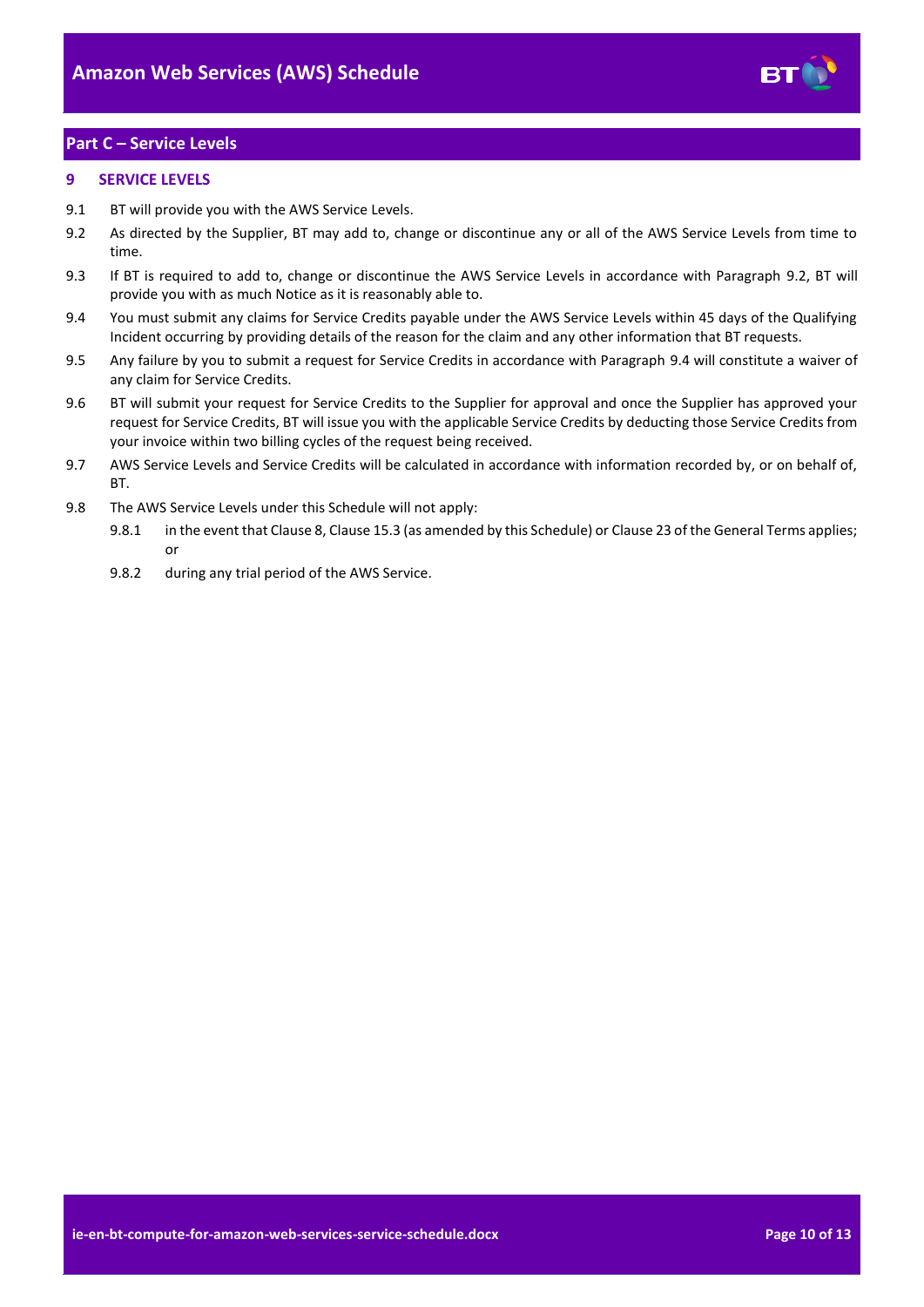

# <span id="page-10-0"></span>**Part D – Defined Terms**

#### <span id="page-10-1"></span>**10 DEFINED TERMS**

In addition to the defined terms in the General Terms, capitalised terms in this Schedule will have the below meanings (and in the case of conflict between these defined terms and the defined terms in the General Terms, these defined terms will take precedence for the purposes of this Schedule). BT has repeated some definitions in this Schedule that are already defined in the General Terms. This is to make it easier for you to find the definitions when reading this Schedule.

"**Access Line**" means a Circuit connecting the Site(s) to the BT Network or POP.

"**AWS Acceptable Use Policy**" means the policy currently available a[t http://amazon.com/aup,](http://amazon.com/aup) as it may be updated by the Supplier from time to time.

"**AWS Components**" means the Support Plans, functionalities, applications and tools that the Supplier hosts on the AWS Management Console. The current available AWS Components are found at [https://s3.amazonaws.com/Reseller-](https://s3.amazonaws.com/Reseller-Program-Legal-Documents/Authorized+AWS+Services.pdf)[Program-Legal-Documents/Authorized+AWS+Services.pdf](https://s3.amazonaws.com/Reseller-Program-Legal-Documents/Authorized+AWS+Services.pdf) or any other address that BT or the Supplier notifies you of.

"**AWS Content**" means Content that the Supplier or any of the Supplier's Affiliates makes available to you in connection with the AWS Service or on the AWS Site to allow access to and use of the AWS Service, including web services description language, AWS Documentation, sample code, software libraries, command line tools and other related technology but excluding the AWS Service and any Content of a third party that is made available to you in conjunction with the AWS Service or by any third party on the AWS Site.

"**AWS Documentation**" means the developer guides, getting started guides, user guides, quick reference guides, and other technical and operations manuals and specifications for the AWS Service located at

<http://aws.amazon.com/documentation> as such documentation may be updated by AWS from time to time.

"**AWS Management Console**" means the Supplier owned and managed web interface to the cloud based infrastructure platform from where you can order, access and use the AWS Components.

"**AWS Marks**" means any trademarks, service marks, service or trade names, logos, and other designations of the Supplier or the Supplier's Affiliates that the Supplier may make available in connection with the AWS Service.

"**AWS Policies**" means the AWS Acceptable Use Policy, AWS Terms of Use, AWS Service Terms, AWS Trademark Use Guidelines, all restrictions described in the AWS Content and on the AWS Site and any other policy or terms referenced or incorporated into this Contract but does not include whitepapers or other marketing materials referenced on the AWS Site.

"**AWS Service**" has the meaning given in Paragrap[h 1.](#page-1-3)

"**AWS Service Levels**" means the service levels and service credits that the Supplier makes available to BT in relation to the AWS Components, currently listed at <https://aws.amazon.com/legal/service-level-agreements/> or any other address that the Supplier or BT makes you aware of and as the Supplier may amend from time to time.

"AWS Service Terms" means the rights and restrictions for the AWS Service located at <http://aws.amazon.com/serviceterms> as may be updated by the Supplier from time to time.

"**AWS Site**" mean[s http://aws.amazon.com](http://aws.amazon.com/) any successor or related signed designated by the Supplier.

"AWS Terms of Use" means the terms of use located at [http://aws.amazon.com/terms/,](http://aws.amazon.com/terms/) as may be updated by the Supplier from time to time.

"**AWS Trademark Use Guidelines**" means the guidelines and trademark license terms located at [http://aws.amazon.com/trademark-guidelines/,](http://aws.amazon.com/trademark-guidelines/) as may be updated by the Supplier from time to time.

"**BT Price List**" means the document containing a list of BT's charges and terms that may be accessed at: [www.bt.com/pricing](http://www.bt.com/pricing) (or any other online address that BT may advise you).

"**Business Hours**" means between the hours of 0800 and 1700 in a Business Day.

"**Circuit**" means any line, conductor, or other conduit between two terminals by which information is transmitted, and that is provided as part of the AWS Service.

"**CMS**" means the compute management system which is an online portal that allows you to manage the AWS Service and that is more particularly described in Paragraph [2.2.](#page-1-8)

"**Content**" means applications, data, text, information (including emails), video, graphics, images, sound, music, audio, photographs, software (including machine images), or any other material.

"**Contracted Maintenance Hours**" means the times during which BT will provide maintenance for BT Equipment, which are Business Hours unless set out otherwise in any applicable Order.

"**Core Network**" means BT's network infrastructure between and including the POP, but does not include the Access Line between your Site(s) and the POP.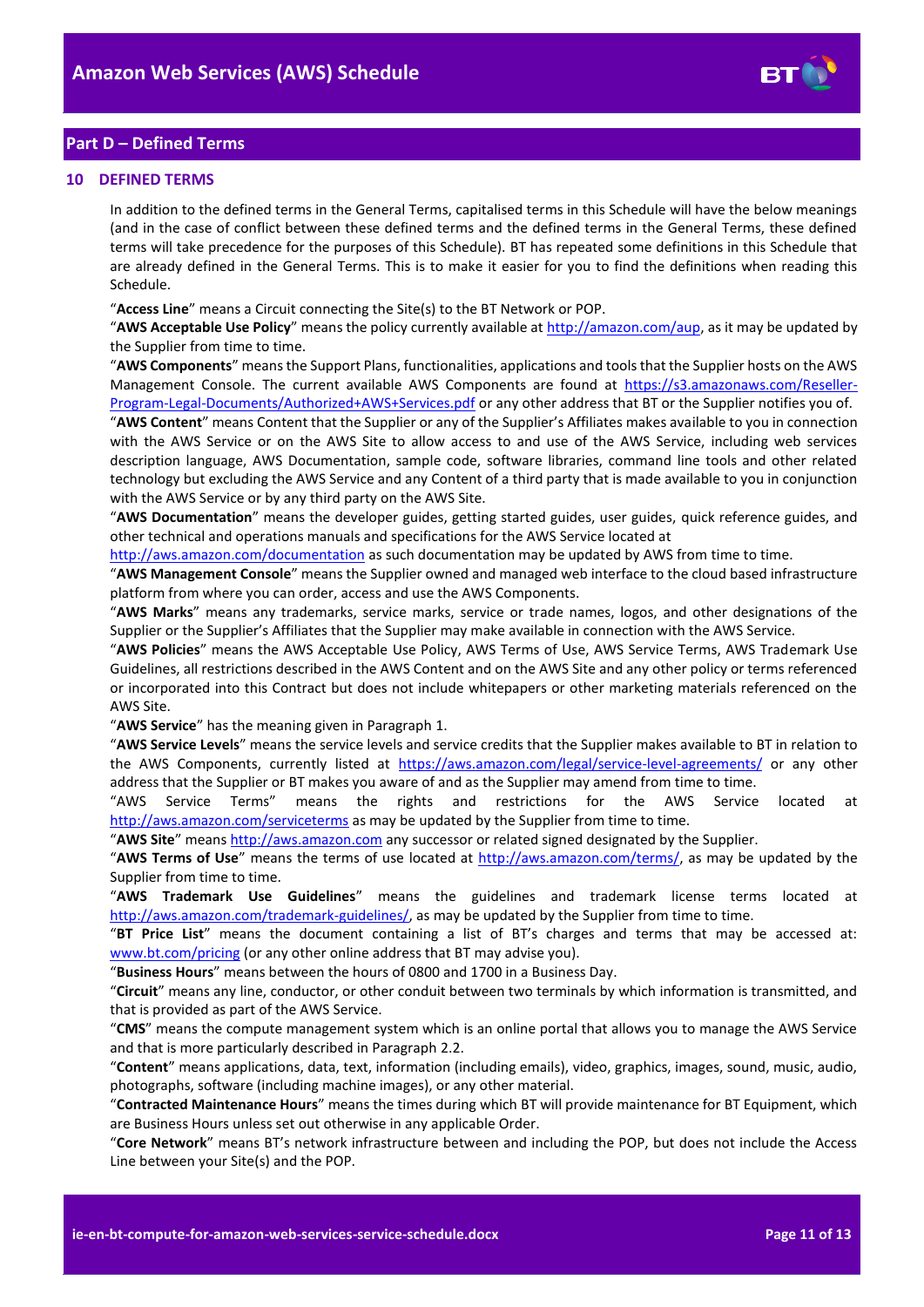

"**Customer Content**" means Content that you run, cause to interface, upload or otherwise transfer, process, use or store in connection with the AWS Service.

"**Customer Equipment**" means any equipment including any Purchased Equipment and any software, other than BT Equipment, used by you in connection with a AWS Service.

"**Customer Submissions**" means Content that you post or otherwise submit to developer forums, sample code repositories, public data repositories, or similar community focused areas of the AWS Site or AWS Service.

"**Enabling Service**" has the meaning given in Paragrap[h 4.1.](#page-1-9)

"**EU**" means European Union.

"**EULA**" has the meaning given in Paragrap[h 5.8.1.](#page-2-2)

"**General Terms**" means the general terms to which this Schedule is attached or can be found at [www.bt.com/terms,](http://www.bt.com/terms) and that form part of the Contract.

"**Incident**" means an unplanned interruption to, or a reduction in the quality of, the AWS Service.

"**Internet**" means a global system of interconnected networks that use a standard Internet Protocol to link devices worldwide.

"**Internet Protocol**" or "**IP**" means a communications protocol for devices connected to the Internet that specifies the format for addresses and units of transmitted data.

"**IP Address**" means a unique number on the Internet of a network card or controller that identifies a device and is visible by all other devices on the Internet.

"**Licence**" has the meaning given in Paragrap[h 5.7.](#page-2-3)

"**Local Area Network**" or "**LAN**" means the infrastructure that enables the ability to transfer IP services within Site(s) (including data, voice and video conferencing services).

"**Monthly Recurring Charges**" means the monthly Recurring Charges for the AWS Service and the sum of the Usage Charges for the three full previous months divided by three.

"**Notice to Amend**" has the meaning given in Paragraph [5.2.](#page-2-4)

"**PCI DSS**" means the Payment Card Industry Data Security Standards, a set of policies and procedures, issued by the PCI Security Standards Council LLC (as may be adopted by local regulators) and intended to optimise the security of credit and debit card transactions and protect cardholders against misuse of their personal information.

"**PCI SSC**" means Payment Card Industry Security Standards Council.

"**Planned Maintenance**" means any Maintenance BT has planned to do in advance.

"**POP**" means a point of presence, which is the point where the Access Line terminates and is the demarcation point between the Access Line and BT's Core Network.

"**Professional Services**" means those services provided by BT which are labour related services.

"**PSTN**" means Public Switched Telephone Network, which is the concentration of the world's public circuit switched telephone networks.

"**Qualifying Incident**" means an Incident, except where any of the following events have occurred:

- (a) the AWS Service has been modified or altered in any way by you, or by BT in accordance with your instructions;
- (b) Planned Maintenance;
- (c) you have performed any network configurations that BT did not approve;
- (d) an Incident has been reported and BT cannot confirm that an Incident exists after performing tests; or
- (e) you requested BT to test the AWS Service at a time when no Incident has been detected or reported.

"**Recurring Charges**" means the Charges for the AWS Service or applicable part of the AWS Service that are invoiced repeatedly in every payment period (e.g. every month), as set out in any applicable Order.

"**Service Desk**" means the helpdesk that you are able to contact to submit service requests, report Incidents and ask questions about the AWS Service.

"**Service Management Boundary**" has the meaning given in Paragrap[h 3.1.](#page-1-10)

"**Service Offerings**" means the AWS Service (including any application programme interfaces), AWS Content, AWS Marks, AWS Site any other product or service available to you through the AWS Service but excluding any Content of a third party made available to you in conjunction with the AWS Service or by any third party on the AWS Site. "**Site**" means a location at which the AWS Service is provided.

"**Standard Service Components**" has the meaning given in Paragrap[h 2.](#page-1-4)

"**Support Plans**" means the support plans for the AWS Components and AWS Management Console as set out at <https://aws.amazon.com/premiumsupport/compare-plans/> or any other address that BT or the Supplier notifies you of.

"**Supplier**" means Amazon Web Services, Inc. of 410 Terry Avenue North, Seattle, WA 98109-5210.